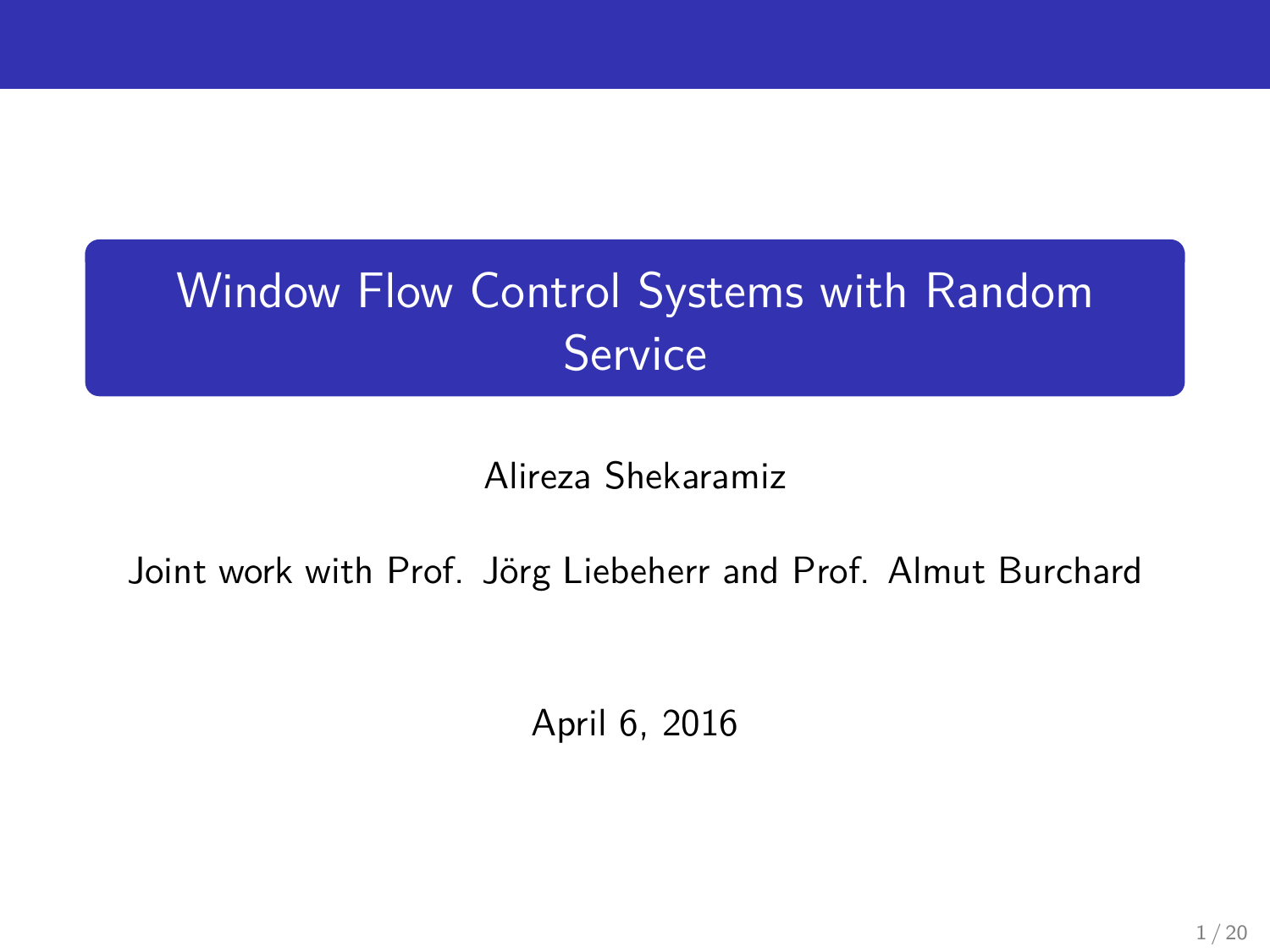

- [Related work](#page-3-0)
- [State-of-the-art](#page-7-0)
- [Results: Stochastic service analysis of feedback systems](#page-9-0)
- [Results: Variable bit rate server with feedback system](#page-12-0)
- [Results: Markov-modulated On-Off server with feedback system](#page-13-0)

#### **[Numerical results](#page-14-0)**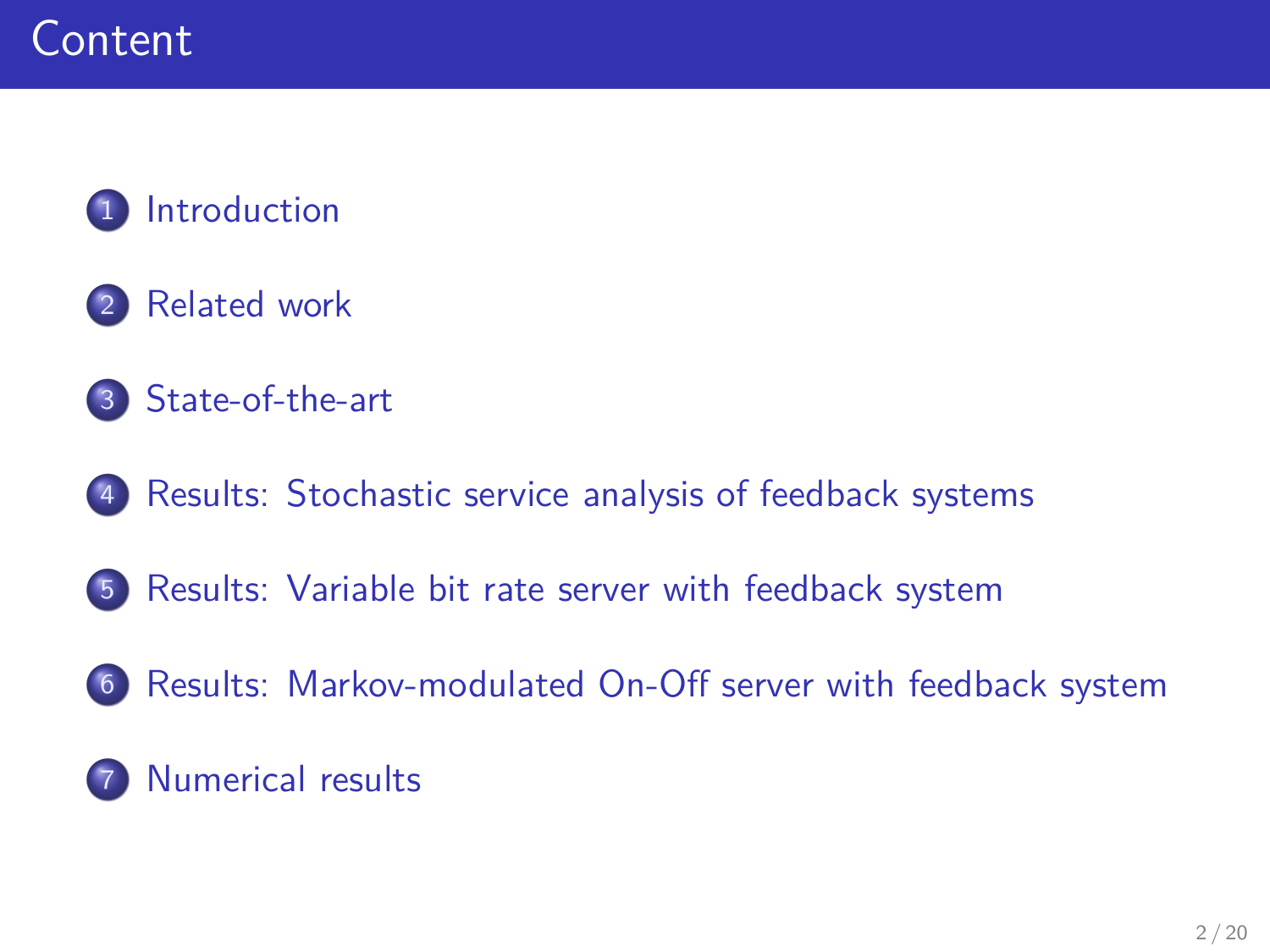• Feedback system:



- For the analysis we use network calculus methodology
- <span id="page-2-0"></span>Network calculus has analyzed feedback systems under deterministic assumptions

Open problem in network calculus

Analysis of feedback systems with probabilistic assumptions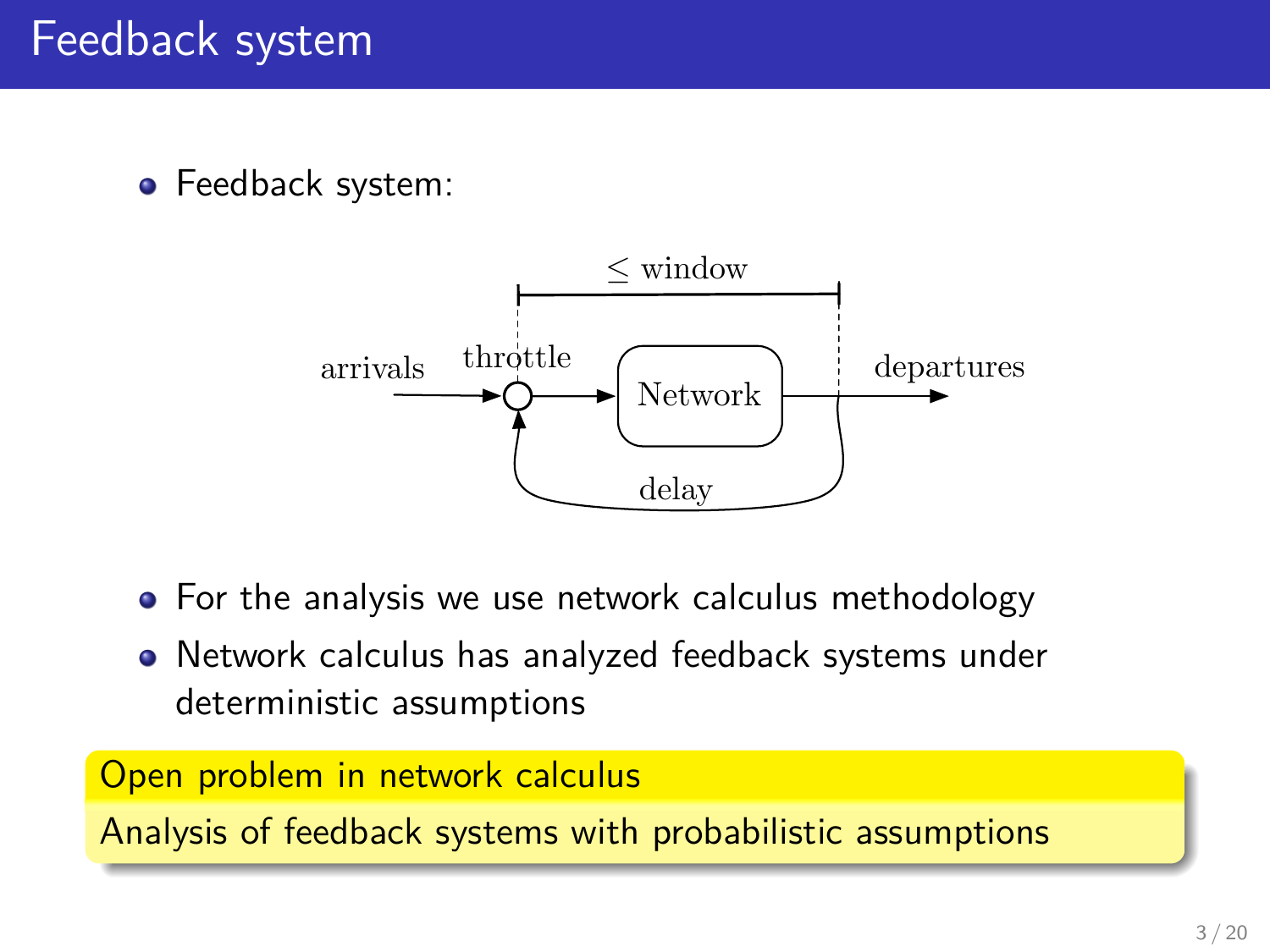#### Related work

- Performance bonds for flow control protocols $<sup>L</sup>$ </sup>
	- Deterministic analysis
	- Min-plus algebra
	- Window flow control model
- $\bullet$  A min,  $+$  system theory for constrained traffic regulation and dynamic service guarantees $2$ 
	- Deterministic analysis
	- Min-plus algebra
	- Window flow control model
- $\bullet$  TCP is max-plus linear<sup>3</sup>
	- Deterministic service process
	- Max-plus algebra
	- TCP Tahoe and TCP Reno

<sup>2</sup>C.-S Chang et al. "A min, $+$  system theory for constrained traffic regulation and dynamic service guarantees". In: IEEE/ACM Transactions on Networking 10.6 (2002), pp. 805–817.

<span id="page-3-0"></span><sup>3</sup>F. Baccelli and D. Hong. "TCP is max-plus linear and what it tells us on its throughput". In: ACM SIGCOMM 30.4 (2000), pp. 219–230.

<sup>&</sup>lt;sup>1</sup>R. Agrawal et al. "Performance bonds for flow control protocols". In: IEEE/ACM Transactions on Networking 7.3 (1999), pp. 310–323.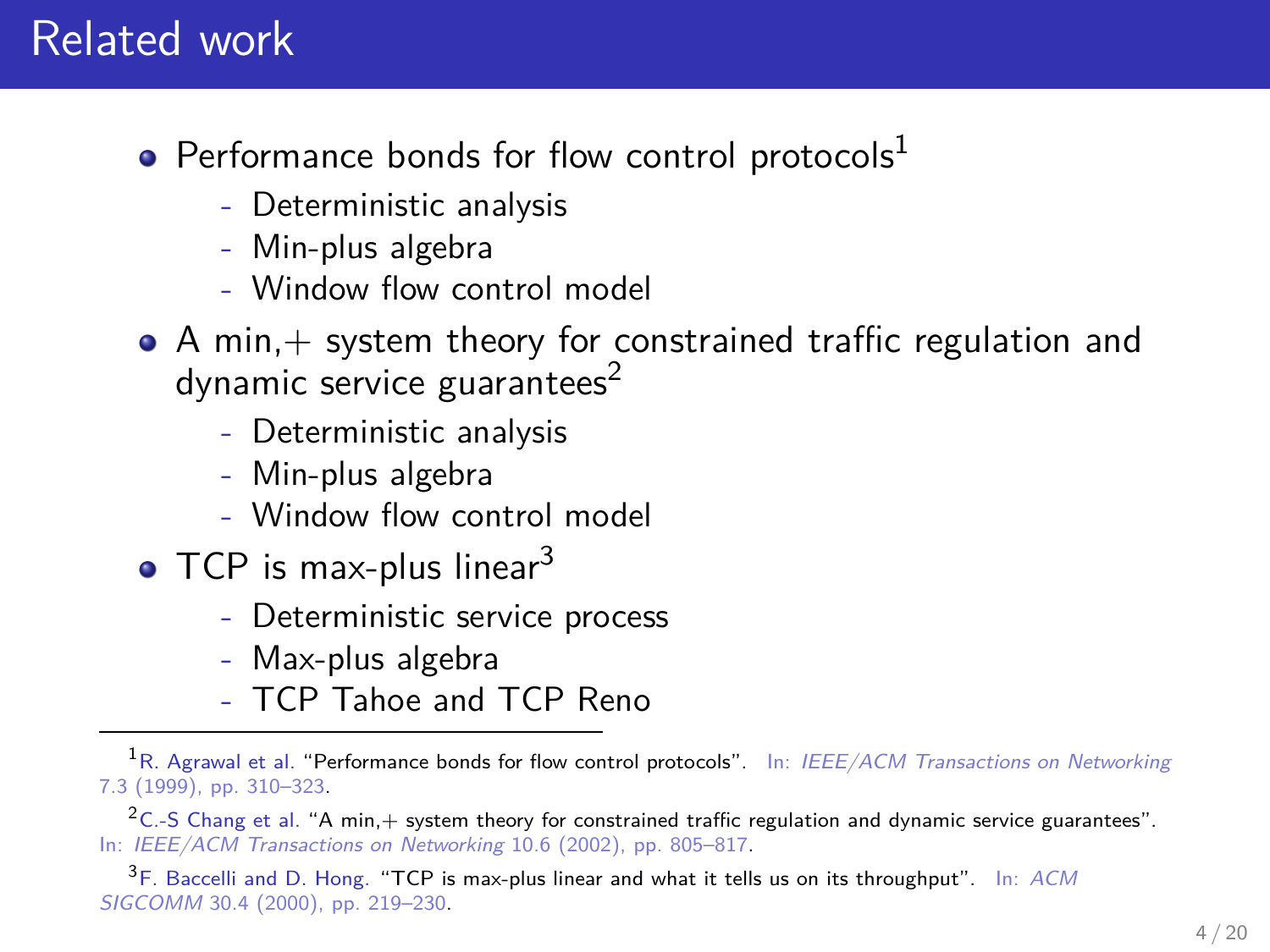#### Related work

• TCP congestion avoidance<sup>4</sup>

- Deterministic analysis
- Min-plus algebra
- Window flow control model
- TCP Vegas and Fast TCP
- Window flow control in stochastic network calculus<sup>5</sup>
	- Stochastic analysis
	- Min-plus algebra
	- Window flow control model

<sup>&</sup>lt;sup>4</sup>M. Chen et al. "TCP congestion avoidance: A network calculus interpretation and performance improvements". In: IEEE INFOCOM. vol. 2. 2005, pp. 914–925.

<sup>5</sup>M. Beck and J. Schmitt. "Window flow control in stochastic network calculus - The general service case". In: ACM VALUETOOLS. Jan. 2016.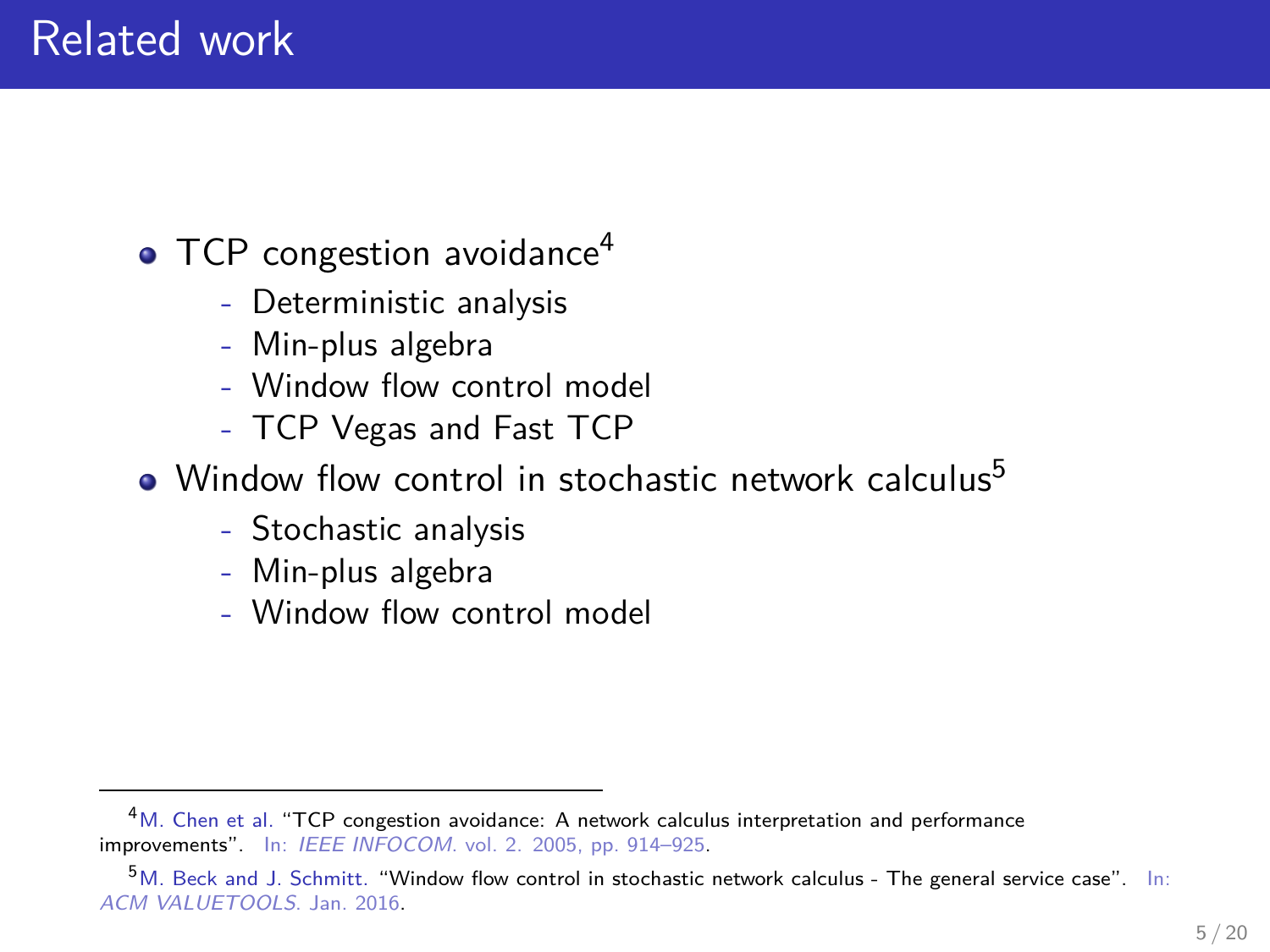#### Bivariate network calculus

$$
(f \wedge g) (s, t) = \min\{f(s, t), g(s, t)\}
$$

$$
(f \otimes g) (s, t) = \min_{s \le \tau \le t} \{f(s, \tau) + g(\tau, t)\}
$$

$$
(f \otimes g)(s, t) \ne (g \otimes f)(s, t)
$$

- (∧,⊗) operations form a non-commutative dioid over non-negative non-decreasing bivariate functions
- $\bullet$  discrete-time domain ( $t = 0, 1, 2, ...$ )
- Sub-additive closure:

$$
f^* \triangleq \delta \wedge f \wedge f^{(2)} \wedge f^{(3)} \wedge \ldots = \bigwedge_{n=0}^{\infty} f^{(n)}
$$

where  $f^{(n+1)} = f^{(n)} \otimes f$  for  $n \geq 1$ ,  $f^{(0)} = \delta$ , and  $f^{(1)} = f$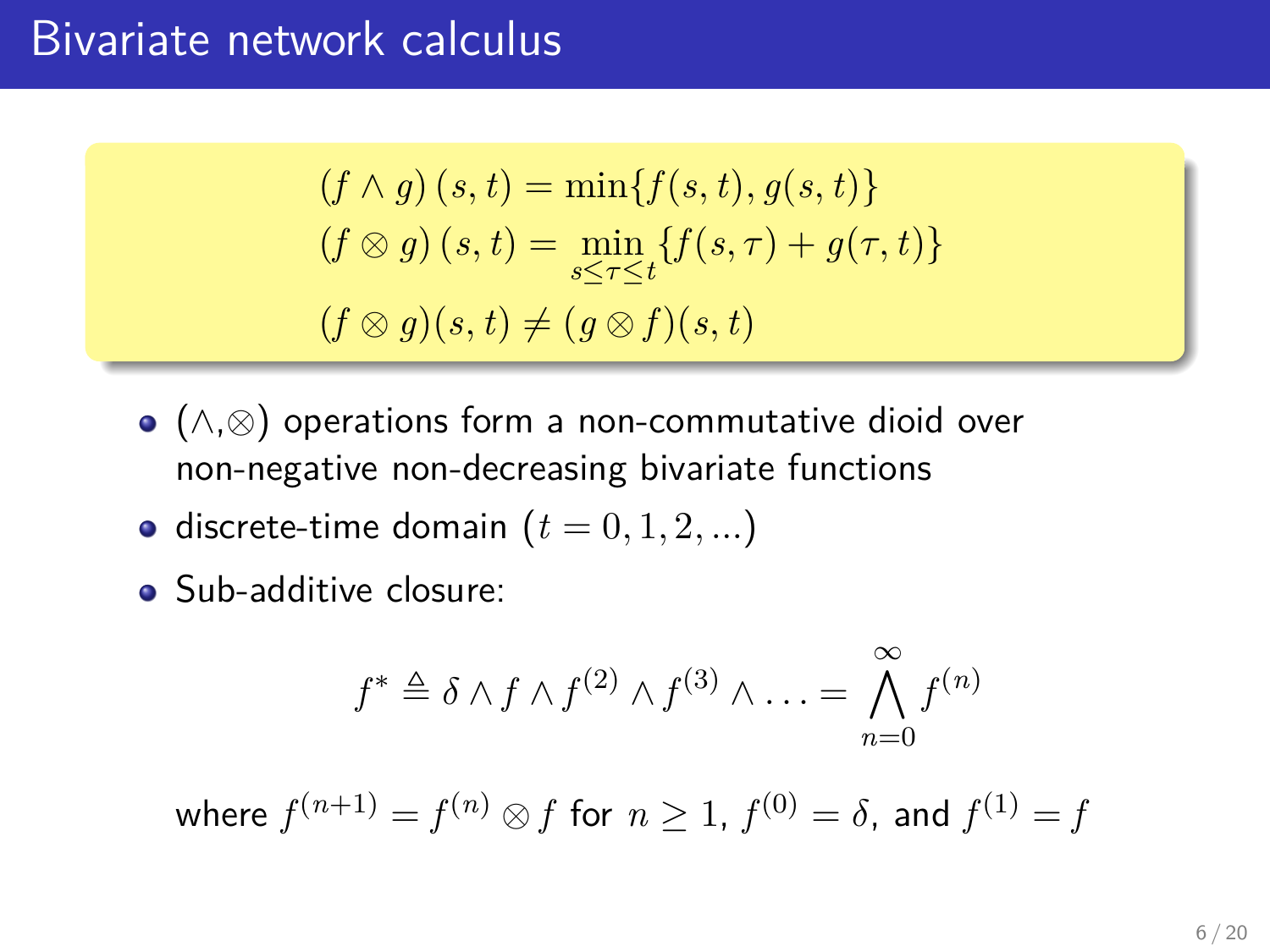### Moment-generating function network calculus<sup>6</sup>

Moment-generating function of a random variable *X*:

$$
M_X(\theta) = E\left[e^{\theta X}\right]
$$

• Moment-generating function of operations  $\otimes$  and  $\oslash$ :

$$
M_{f \otimes g}(-\theta, s, t) \leq \sum_{\tau=s}^{t} M_f(-\theta, s, \tau) M_g(-\theta, \tau, t)
$$

$$
M_{f \otimes g}(\theta, s, t) \leq \sum_{\tau=0}^{s} M_f(\theta, \tau, t) M_g(-\theta, \tau, s)
$$
• For  $Pr(S(s, t) \leq S^{\varepsilon}(s, t)) \leq \varepsilon$ , statistical service bound  

$$
S^{\varepsilon}(s, t) = \max_{\theta > 0} \frac{1}{\theta} \Big\{ \log \varepsilon - \log M_S(-\theta, s, t) \Big\}
$$

<sup>6</sup>M. Fidler. "An end-to-end probabilistic network calculus with moment generating functions". In: IEEE IWQoS. 2006, pp. 261–270.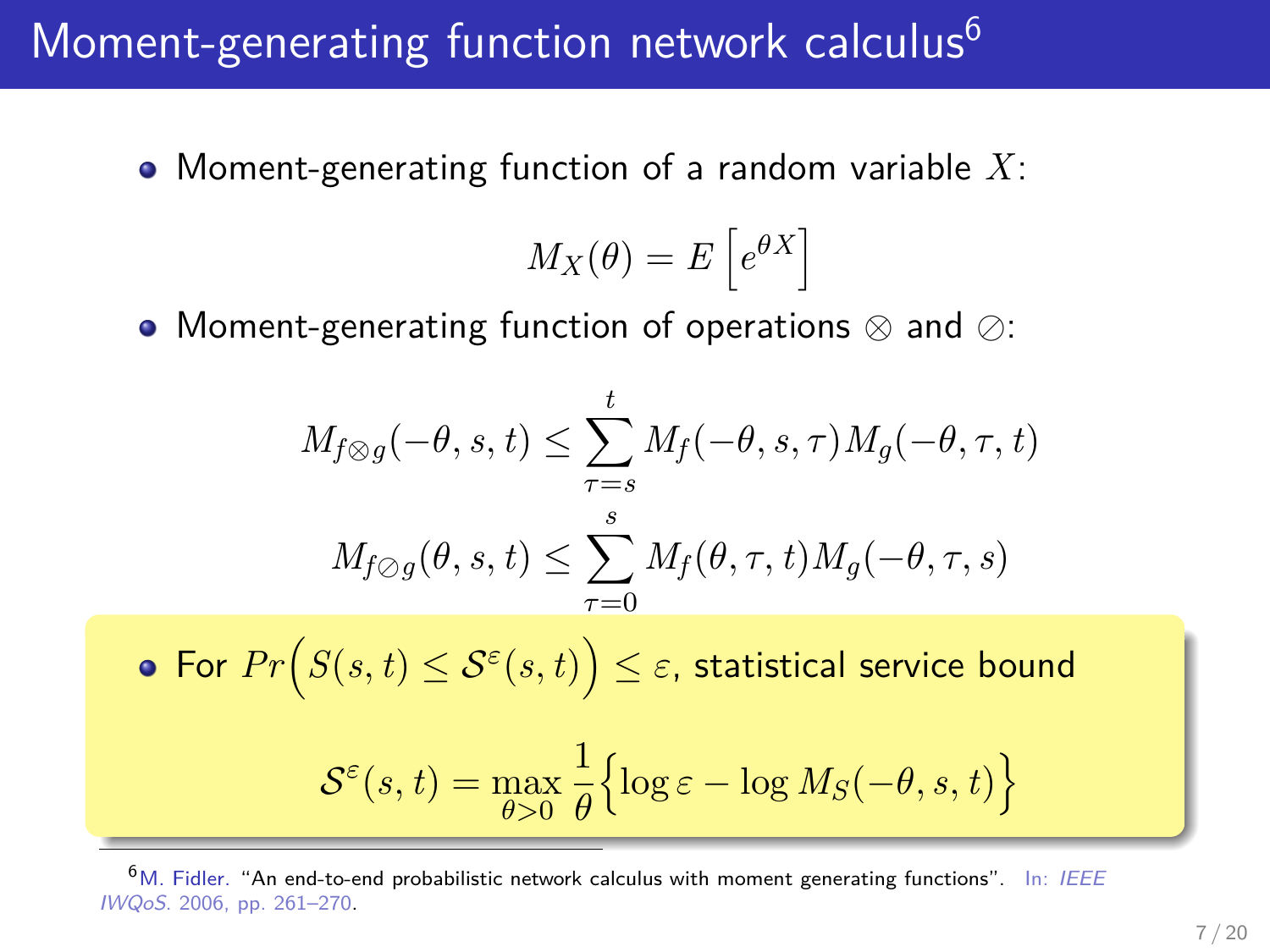#### State-of-the-art: Window flow control



$$
A' = \min\left\{A, D'\right\}
$$

$$
\delta^{+w}(s,t) = \begin{cases} w & s \ge t \\ \infty & s < t \end{cases}
$$

<span id="page-7-0"></span>
$$
A' - D = \min \{A, D + w\} - D
$$
  

$$
\le D + w - D
$$
  

$$
= w
$$

 $D' = D \otimes \delta^{+w} = D + w$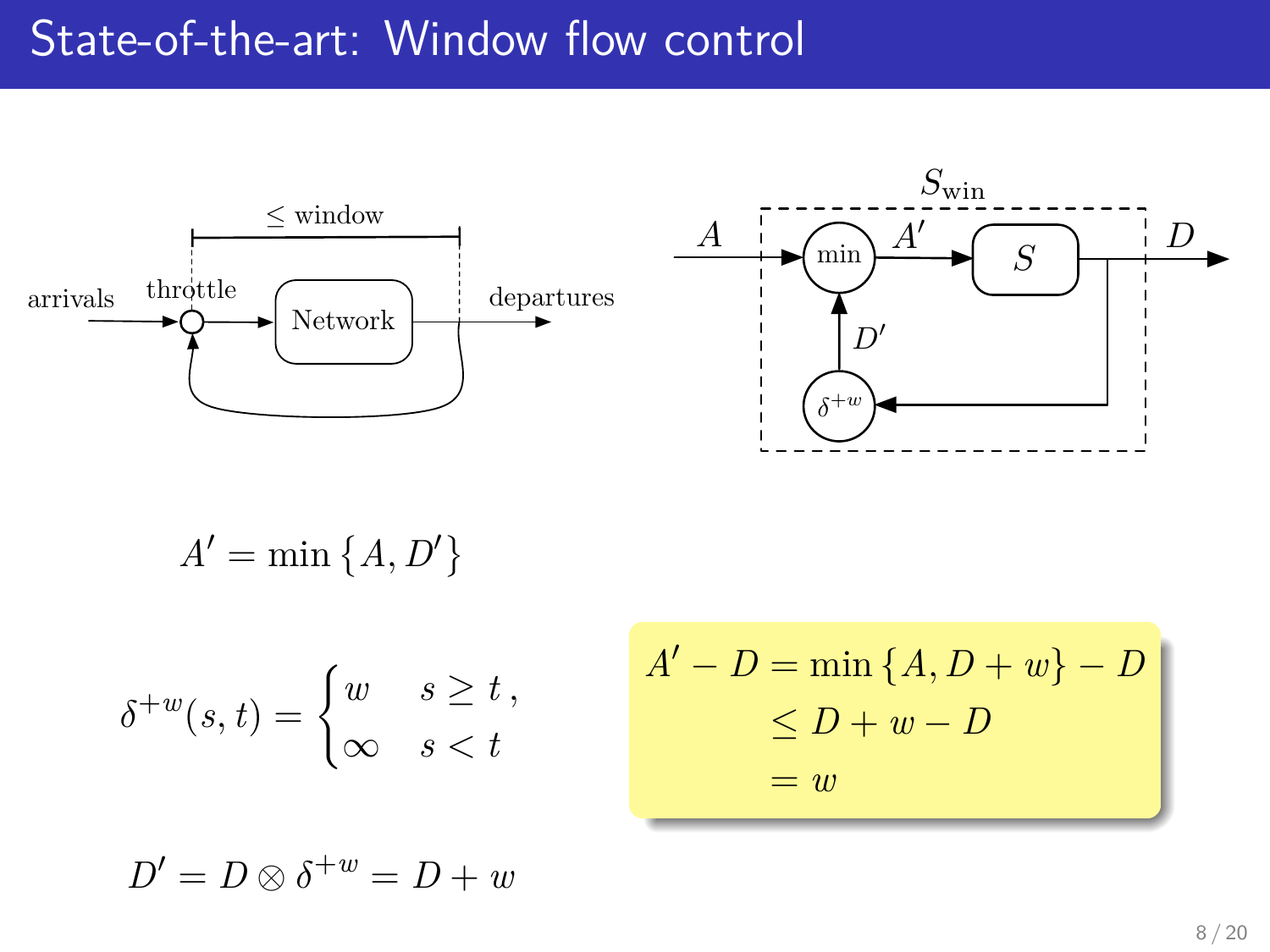#### State-of-the-art: Window flow control

Delay element represent feedback delay:

$$
\delta_d(s,t) = \delta(s,t-d)
$$

**•** Equivalent feedback service:

$$
S_{\text{win}} = \left(S \otimes \delta_d \otimes \delta^{+w}\right)^* \otimes S
$$

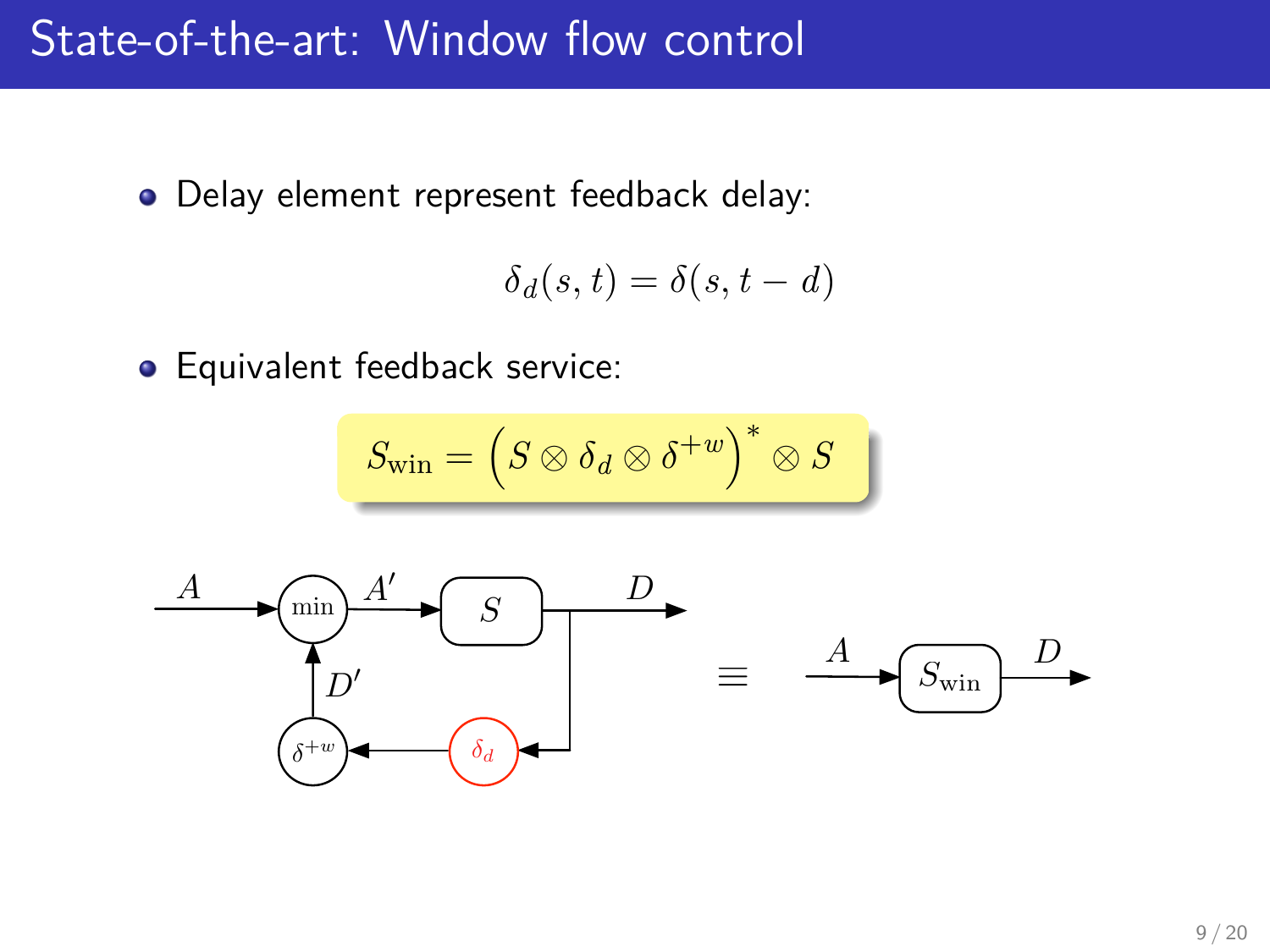#### Results: Exact result



Feedback system with  $w > 0$ ,  $d > 0$ and with an **additive service process**

$$
S(s,t) = \sum_{k=s}^{t-1} c_k
$$

<span id="page-9-0"></span>*c<sup>k</sup>* 's are arbitrary sequence of non-negative random variables

If feedback delay is one  $(d = 1)$ ,  $S_{\text{win}}(s,t) = \sum \min \{c_k, w\}$ *t*−1 *k*=*s*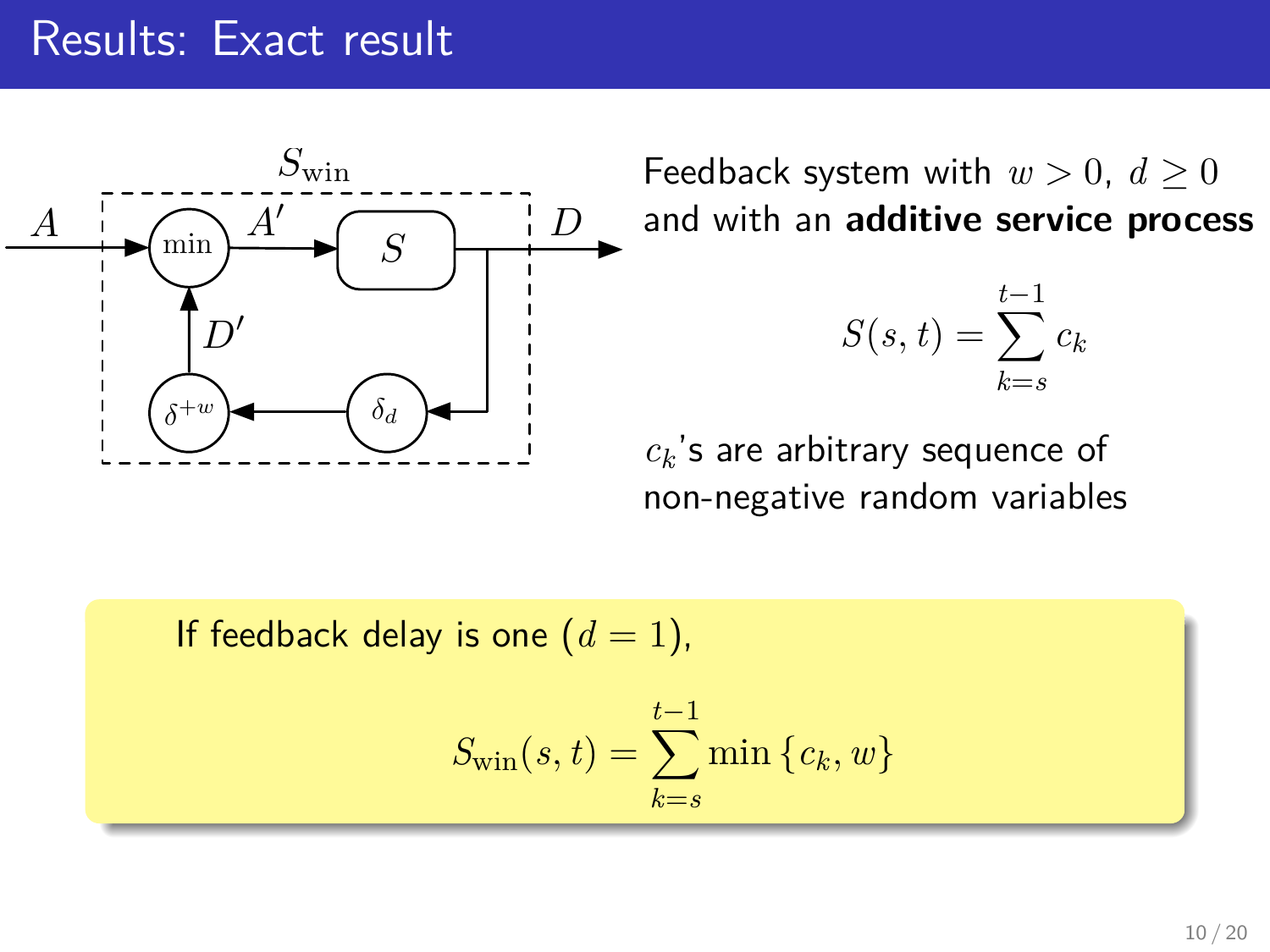For the equivalent service process  $S_{\text{win}}$  of a general feedback system with window size  $w > 0$ , and feedback delay  $d \geq 0$ , we have

Upper and lower bounds:

$$
S'_{\text{win}}(s, t) < S_{\text{win}}(s, t) < \min\left\{S(s, t), \left\lceil \frac{t - s}{d} \right\rceil w\right\}
$$

 $S'_{{\rm win}}(s,t)$  is the equivalent service process of the feedback system with window size  $w' = w/d$  and feedback delay  $d' = 1$ 

• The lower bound corresponds to the exact result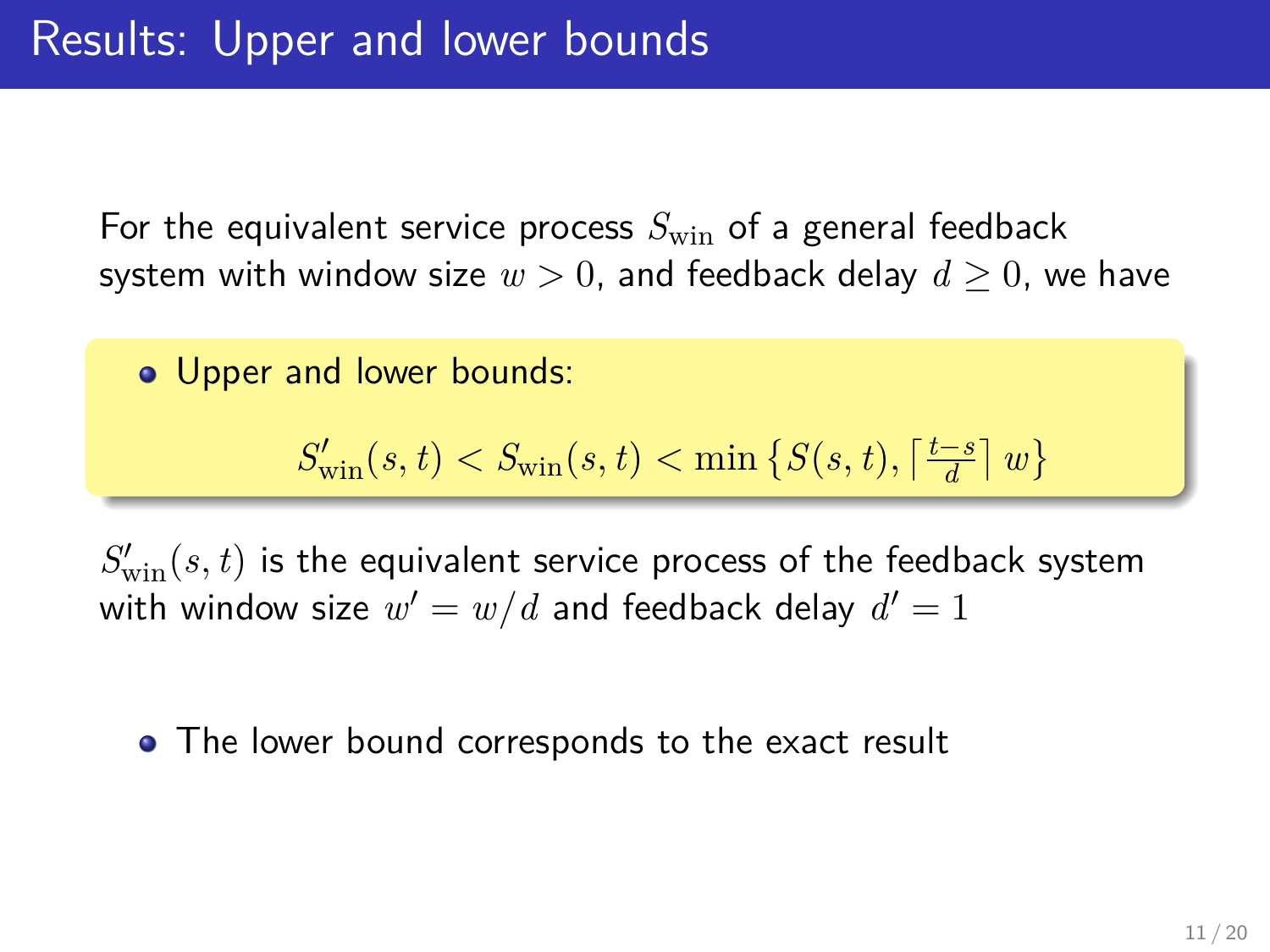#### Results: Equivalent service

• Feedback system with window size  $w > 0$  and delay  $d \geq 0$ :



$$
S_{\text{win}}(s,t) = \bigwedge_{n=0}^{\left\lceil \frac{t-s}{d} \right\rceil} \left\{ \min_{C_n(s,t)} \left( \sum_{i=1}^n \left( S(\tau_{i-1}, \tau_i - d) \right) + S(\tau_n, t) \right) + nw \right\}
$$

where  $C_n(s, t)$  is given as

 $C_n(s,t) = \{ s = \tau_o \leq \cdots \leq \tau_n \leq t \mid \forall i = 0,\ldots,n \quad \tau_i - \tau_{i-1} \geq d \}$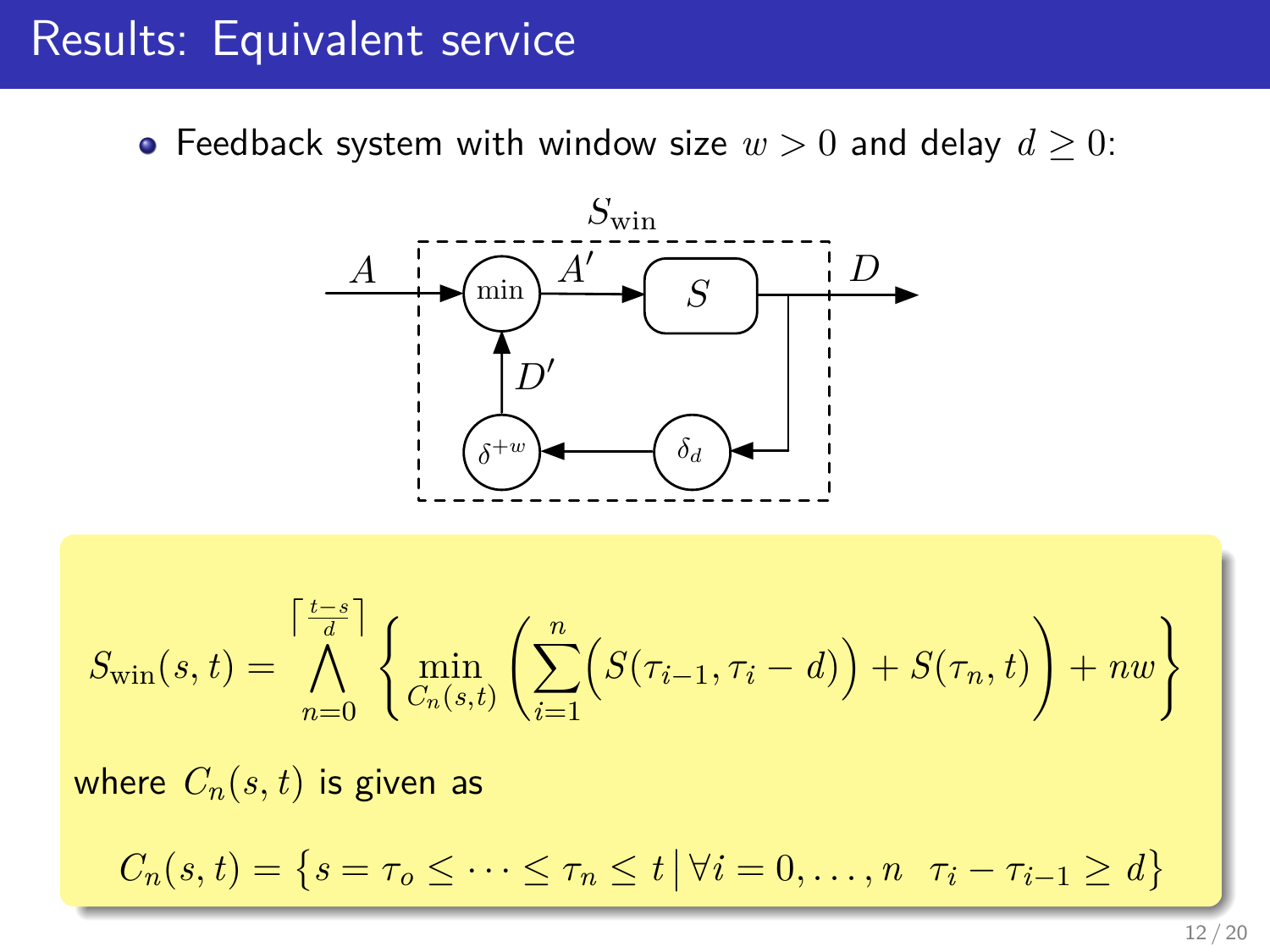#### Results: Feedback system with VBR

Variable Bit Rate (VBR) server

$$
S(s,t) = \sum_{k=s}^{t-1} c_k
$$

where *c<sup>k</sup>* 's are independent and identically distributed random variables

For a feedback system with VBR server with window size *w >* 0 and delay  $d \geq 0$ :

$$
M_{S_{\text{win}}}(-\theta, s, t) \le \left(M_c(-\theta)^d + de^{-\theta w}\right)^{\left\lfloor \frac{t-s}{d} \right\rfloor}
$$

 $M_c(\theta)$  is the moment-generating function of  $c_k$ ,

<span id="page-12-0"></span>
$$
M_c(\theta) = E\left[e^{\theta c_k}\right]
$$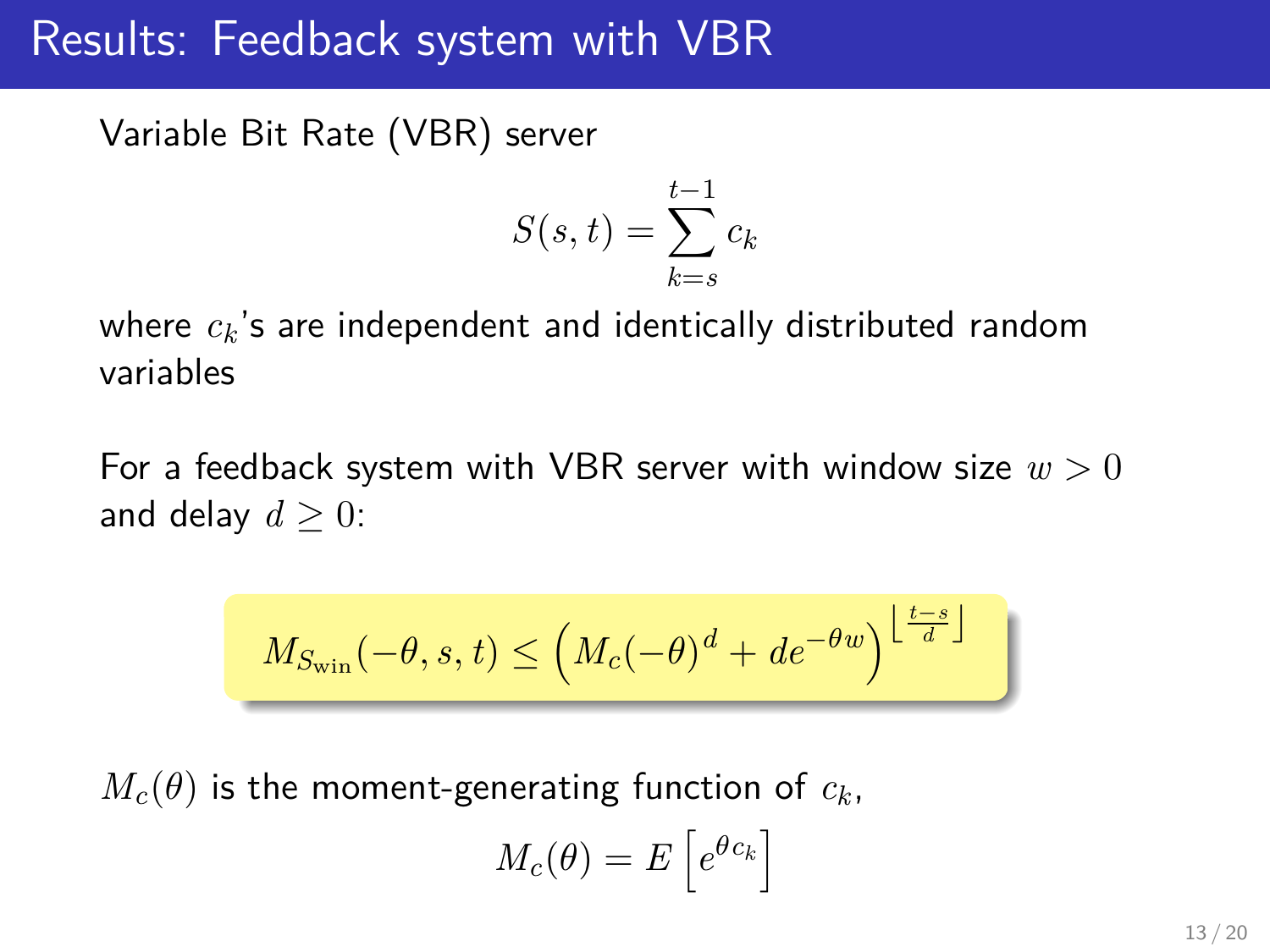#### Results: Feedback system with MMOO

Markov-modulated On-Off (MMOO) server operates in two states:

ON (state 1): The server transmits a constant amount of

 $P > 0$  units of traffic per time slot,  $c_k = P$ 

 $\bullet$  OFF (state 0): The server does not transmit,  $c_k = 0$ 

The MMOO server offers an additive service process

$$
S(s,t) = \sum_{k=s}^{t-1} c_k
$$

For a feedback system with MMOO server with window size *w >* 0 and delay  $d > 0$ , if  $p_{01} + p_{10} < 1$ :

$$
M_{S_{\text{win}}}(-\theta, s, t) \le \left( m_+(-\theta)^d + de^{-\theta w} \right)^{\left\lfloor \frac{t-s}{d} \right\rfloor} \Big|
$$

 $m_{+}(\theta)$  is the larger eigenvalue of the matrix

<span id="page-13-0"></span>
$$
L(\theta) = \begin{pmatrix} p_{00} & p_{01} \\ p_{10} & p_{11} \end{pmatrix} \begin{pmatrix} 1 & 0 \\ 0 & e^{\theta P} \end{pmatrix}
$$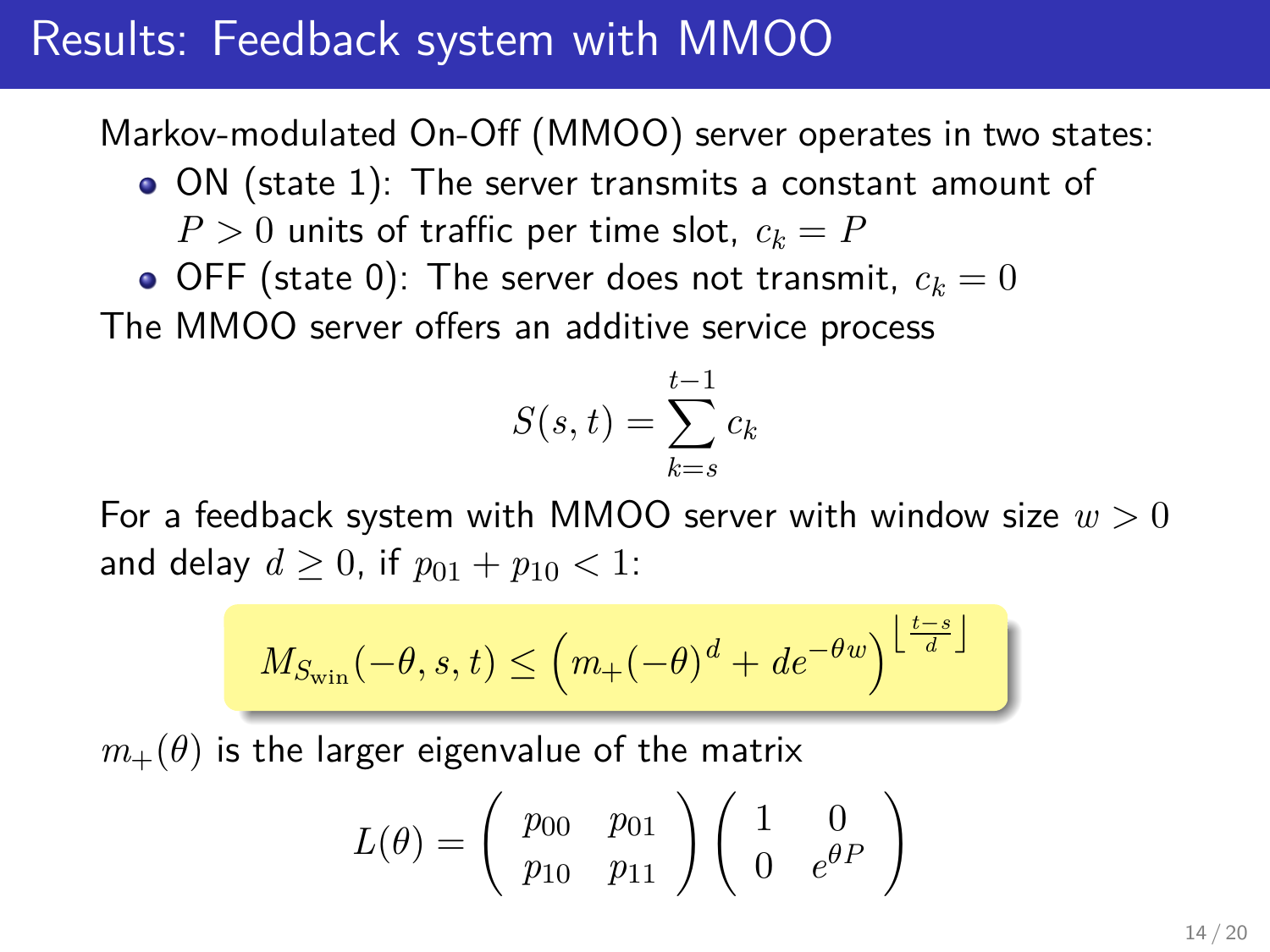#### Numerical results: Statistical service bounds

$$
\mathcal{S}_{\text{win}}^{\varepsilon}(s,t) = \max_{\theta>0} \frac{1}{\theta} \Big\{ \log \varepsilon - \log M_{S_{\text{win}}}(-\theta, s, t) \Big\}
$$

VBR server with exponential *c<sup>k</sup>*

MMOO server with  $p_{00} = 0.2$ ,  $p_{11} = 0.9$ ,  $P = 1.125$  Mb



<span id="page-14-0"></span>15 / 20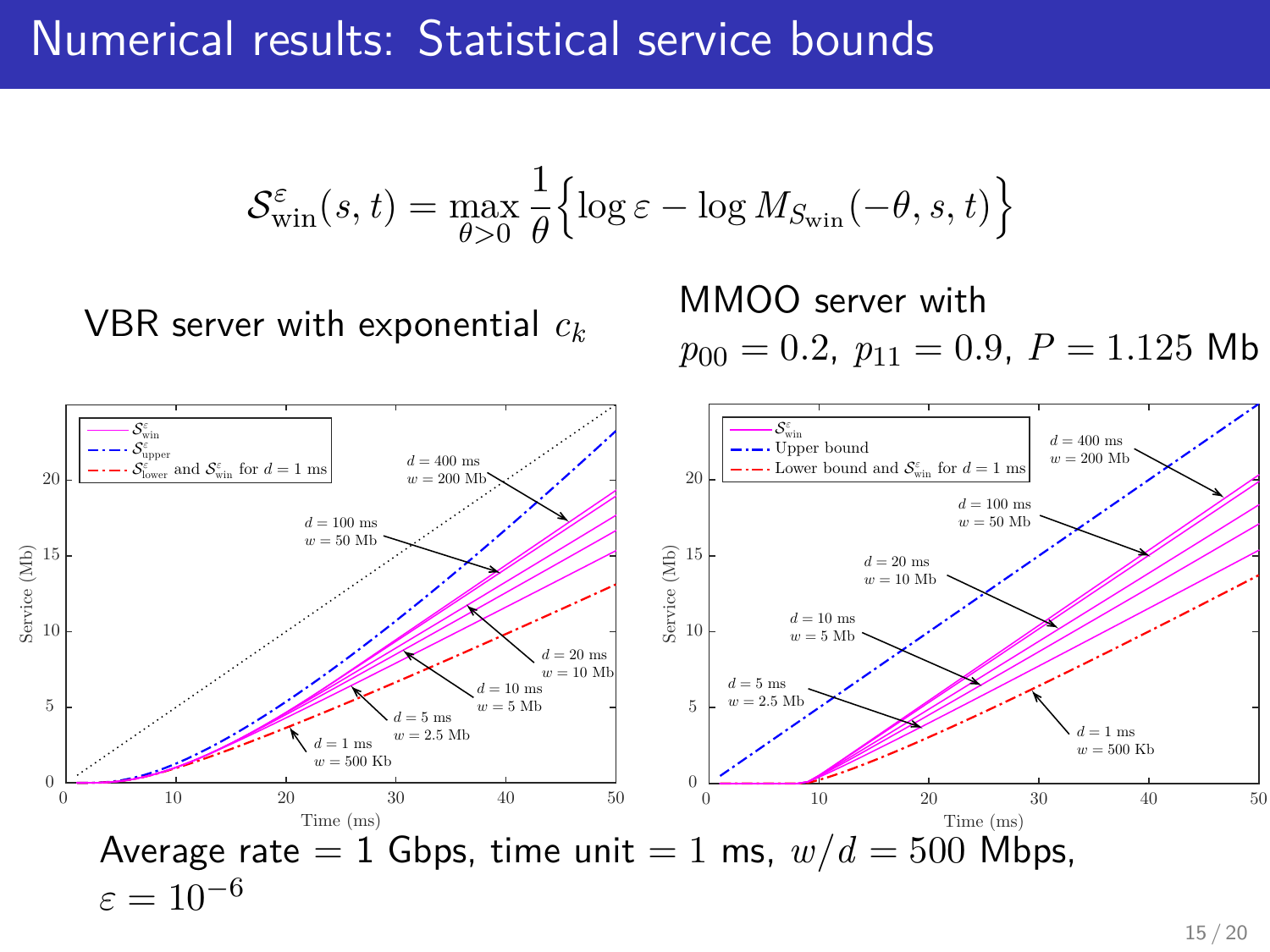#### Numerical results: Effective capacity

$$
\gamma_{S_{\text{win}}}(-\theta) = \lim_{t \to \infty} -\frac{1}{\theta t} \log M_{S_{\text{win}}}(-\theta, 0, t)
$$

VBR server with exponential *c<sup>k</sup>*

MMOO server with  $p_{00} = 0.2$ ,  $p_{11} = 0.9$ ,  $P = 1.125$  Mb



Average rate  $= 1$  Gbps,  $w/d = 500$  Mbps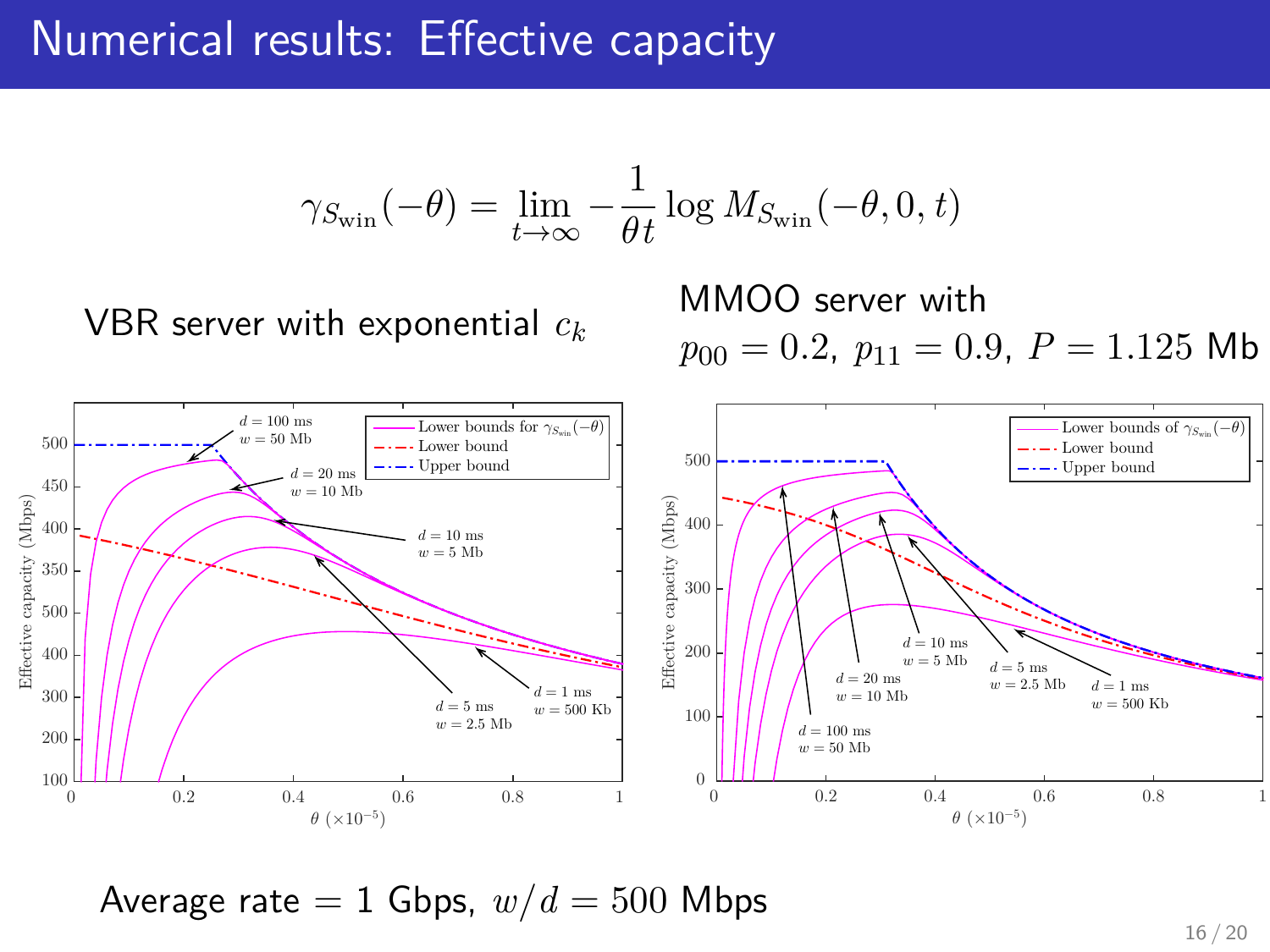### Numerical results: Backlog and delay bounds





Exponential VBR, time unit  $= 1$  ms, feedback delay  $d = 1$  ms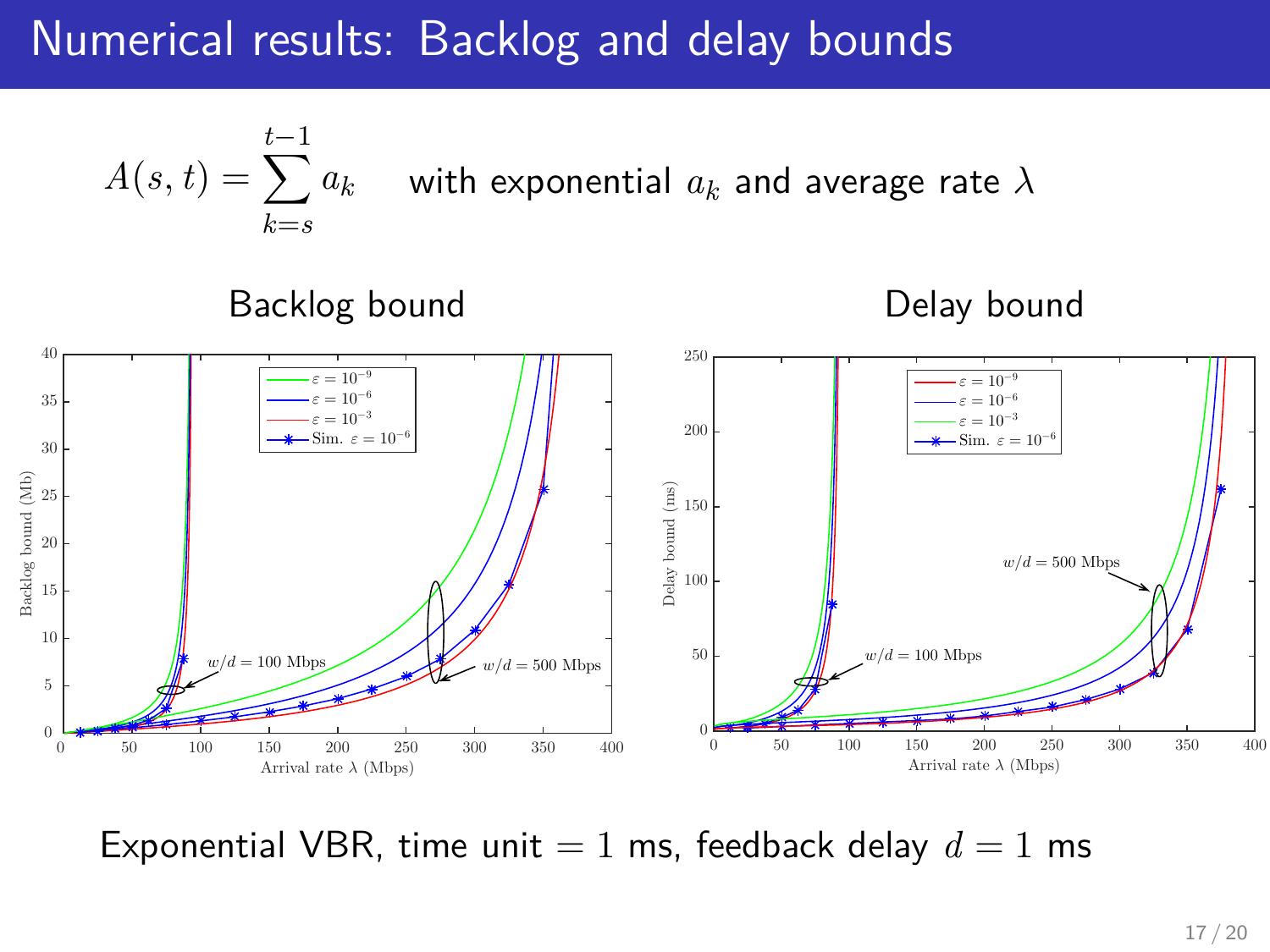## **Conclusions**



Results:

- **•** Exact results
- Upper and lower service bounds
- **•** Equivalent service of the feedback system
- Bounds for a feedback system with VBR server
- Bounds for a feedback system with MMOO server
- Backlog and delay bounds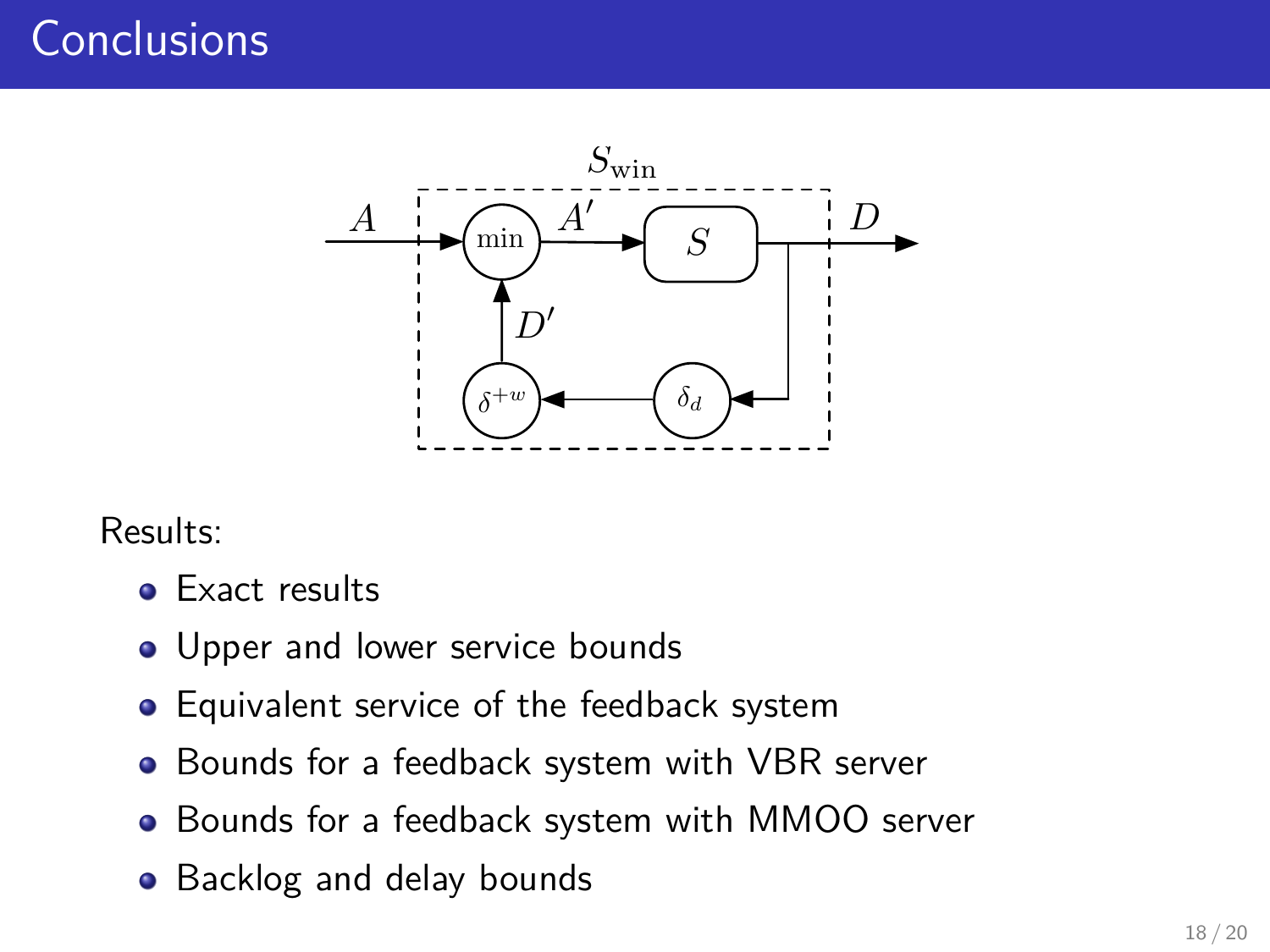A. Shekaramiz, J. Liebeherr, and A. Burchard. Window Flow Control Systems with Random Service. arXiv:1507.04631, July 2015.